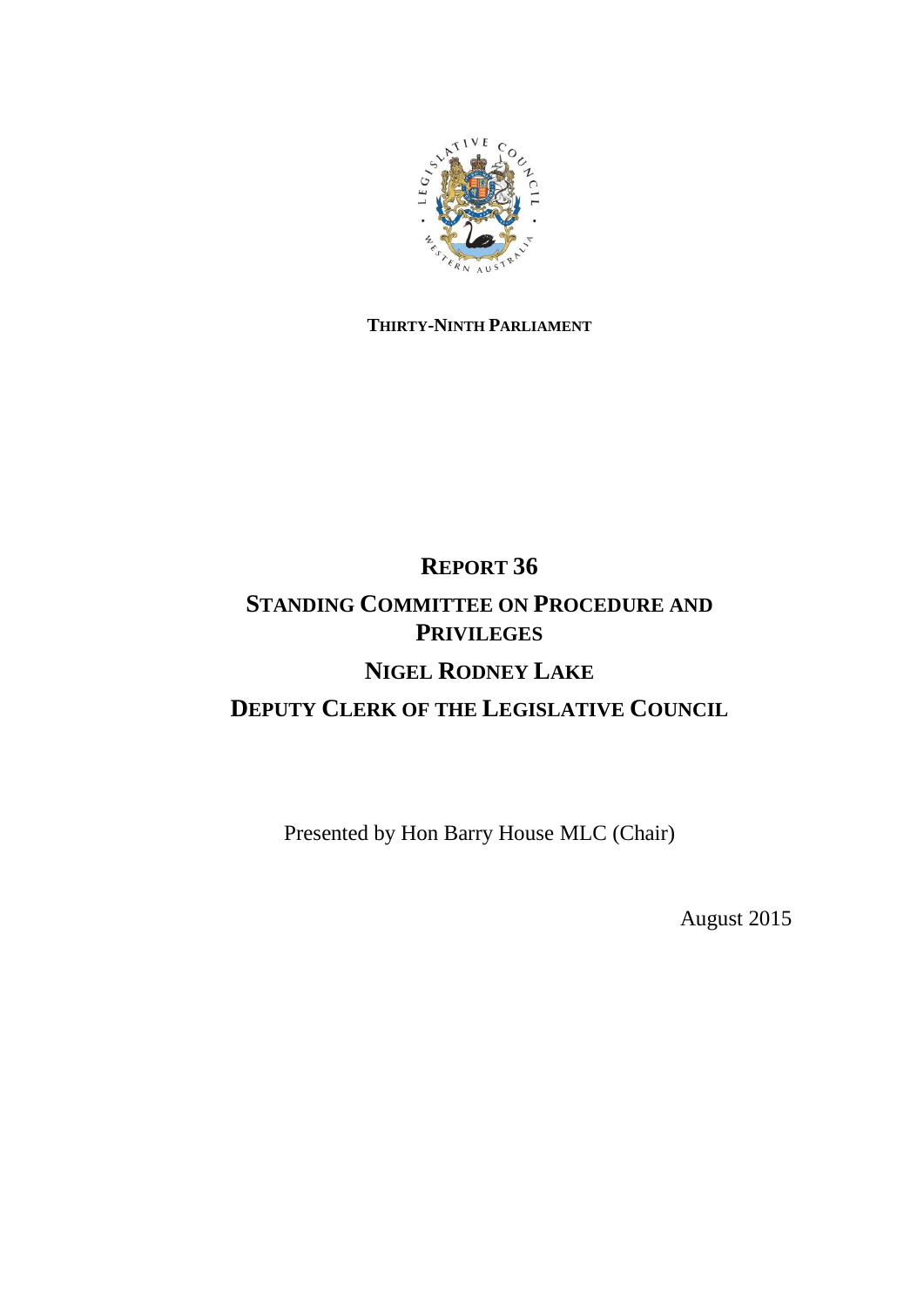### **STANDING COMMITTEE ON PROCEDURE AND PRIVILEGES**

#### **Date first appointed: 24 May 2001**

#### **Terms of Reference:**

The following is an extract from Schedule 1 of the Legislative Council Standing Orders:

#### "**1. Procedure and Privileges Committee**

- 1.1 A *Procedure and Privileges Committee* is established.
- 1.2 The Committee consists of 5 Members, including the President and the Chair of Committees, and any Members co-opted by the Committee whether generally or in relation to a particular matter. The President is the Chair, and the Chair of Committees is the Deputy Chair, of the Committee.
- 1.3 With any necessary modifications, Standing Order 163 applies to a co-opted member.
- 1.4 The Committee is to keep under review the law and custom of Parliament, the rules of procedure of the Council and its Committees, and recommend to the Council such alterations in that law, custom, or rules that, in its opinion, will assist or improve the proper and orderly transaction of the business of the Council or its Committees."

#### **Members as at the time of this inquiry:**

| Hon Barry House MLC (Chair) | Hon Adele Farina MLC (Deputy Chair) |
|-----------------------------|-------------------------------------|
| Hon Nick Goiran MLC         | Hon Martin Aldridge MLC             |
| Hon Kate Doust MLC          |                                     |

**Co-opted Members:** all remaining Members of the Legislative Council

#### **Staff as at the time of this inquiry:**

Russell Bremner (Consultant to the Committee)

Paul Grant (Acting Deputy Clerk) Grant Hitchcock (Usher of the Black Rod)

Rob Hunter (Consultant Assistant)

#### **Address:**

Parliament House, Perth WA 6000, Telephone (08) 9222 7222 lcco@parliament.wa.gov.au Website: [http://www.parliament.wa.gov.au](http://www.parliament.wa.gov.au/) **ISBN 978 1 925149 24 1**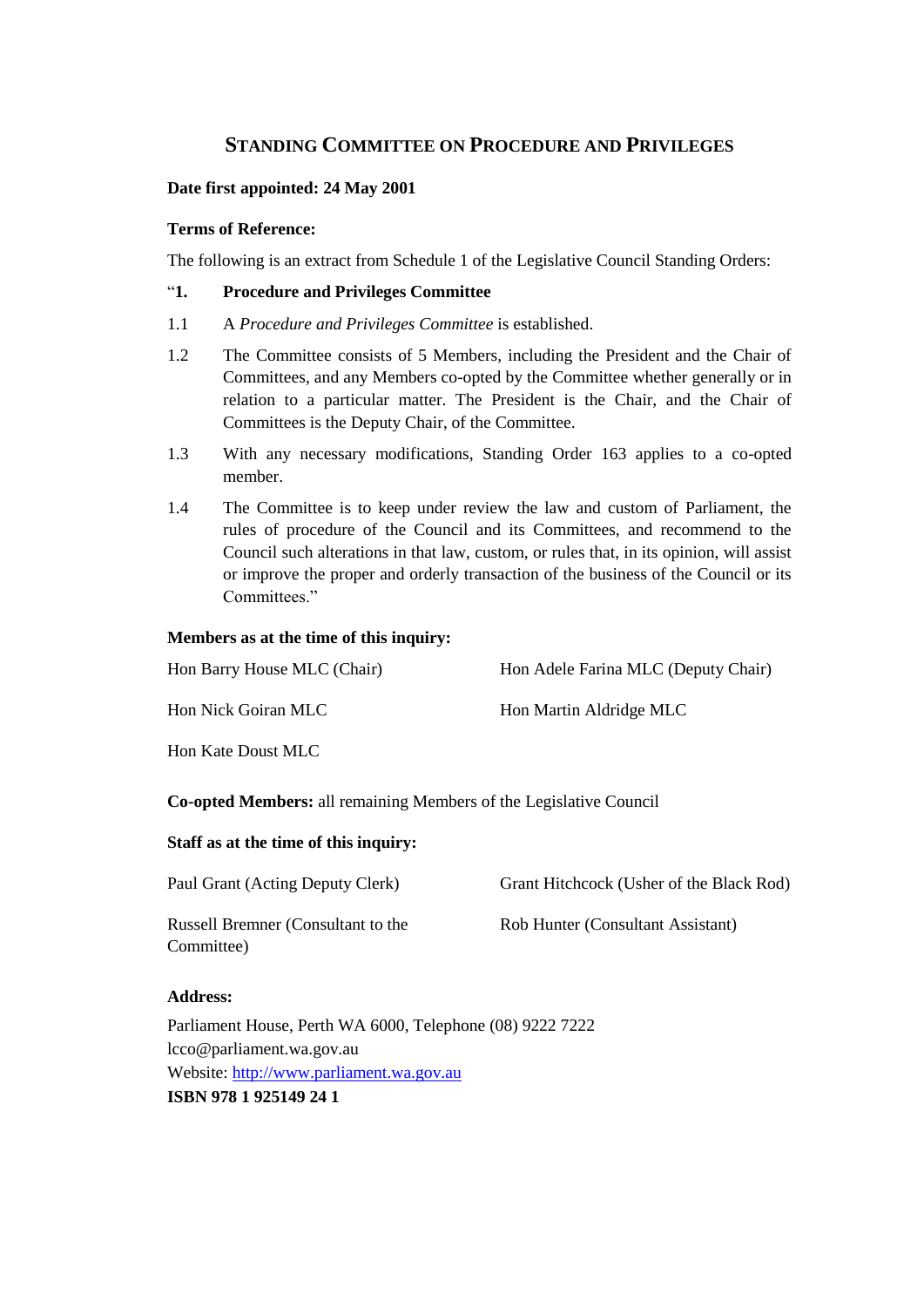# **CONTENTS**

| 3 LOSS OF CONFIDENCE IN NIGEL RODNEY LAKE, DEPUTY CLERK OF THE |  |
|----------------------------------------------------------------|--|
|                                                                |  |
|                                                                |  |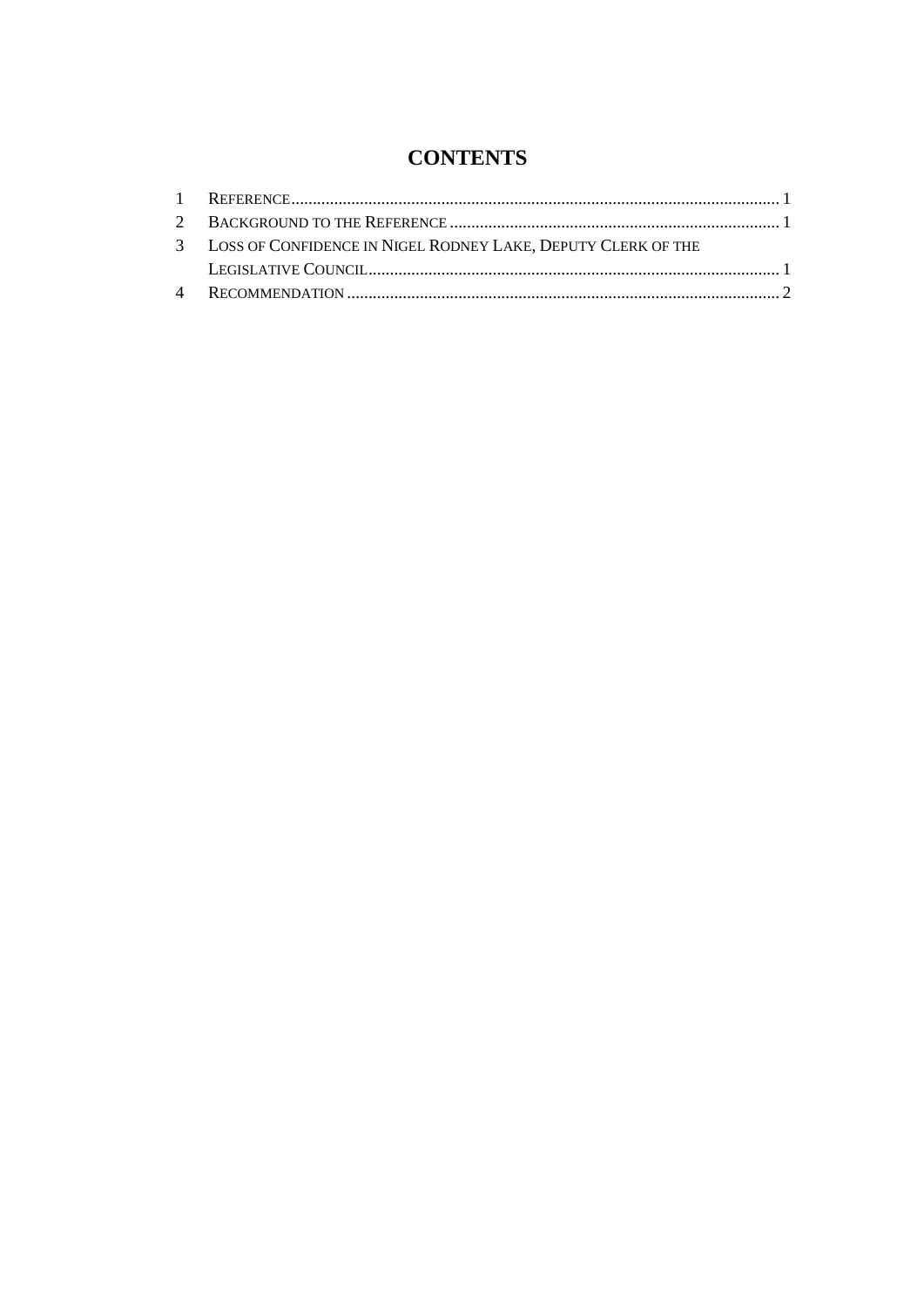#### **REPORT OF THE STANDING COMMITTEE ON PROCEDURE AND PRIVILEGES**

#### **IN RELATION TO NIGEL RODNEY LAKE, DEPUTY CLERK OF THE LEGISLATIVE COUNCIL**

#### <span id="page-3-0"></span>**1 REFERENCE**

1.1 On Wednesday, 12 August 2015 the *Procedure and Privileges Committee* ("the PPC") considered the matter of Nigel Rodney Lake, Deputy Clerk of the Legislative Council.

#### <span id="page-3-1"></span>**2 BACKGROUND TO THE REFERENCE**

- 2.1 On Wednesday, 18 February 2015 the President of the Legislative Council, Hon Barry House MLC instructed Mr Lake not to undertake any work for the Legislative Council, or to attend the workplace. This action was a result of the matters that came to light that day and which led to Mr Lake being charged by Western Australian Police with serious criminal offences.
- 2.2 On Thursday, 11 June 2015 Mr Lake pleaded not guilty to all charges.
- 2.3 From 18 February 2015 to the present Mr Lake has been suspended on full pay and other entitlements. The President wrote to Mr Lake and subsequently to his solicitors stating there had been a fundamental breach of trust and that a continuation of Mr Lake's Office of Deputy Clerk would be untenable. Additionally, the President asked Mr Lake to provide reasons why his Commission should not be withdrawn.
- 2.4 In response to claims by Mr Lake's solicitors that such a response could prejudice Mr Lake's defence, the President provided an assurance that any response provided by Mr Lake would be received as an *in camera* submission to the PPC.
- 2.5 On Tuesday, 14 July 2015 Mr Lake provided an *in camera* submission to the PPC for its consideration.

#### <span id="page-3-2"></span>**3 LOSS OF CONFIDENCE IN NIGEL RODNEY LAKE, DEPUTY CLERK OF THE LEGISLATIVE COUNCIL**

- 3.1 At its meeting on Wednesday, 12 August 2015 the PPC was provided with a briefing on the known facts relating to the matter and related correspondence. The evidence provided has satisfied the PPC that under no circumstances would it be tenable for Nigel Rodney Lake to retain his Commission as Deputy Clerk of the Legislative Council.
- 3.2 The PPC is satisfied that there is a loss of confidence in Nigel Rodney Lake and that Her Excellency, the Governor, should be requested by this House to withdraw the commission relating to his appointment as Deputy Clerk.
- 3.3 The PPC acknowledges that the recommendation contained below is based on its finding of a loss of confidence in Mr Lake. This finding is not dependent upon the outcome of the criminal charges faced by Mr Lake. The acquittal or conviction of Mr Lake has no bearing on whether there is a loss of confidence by the House in his capacity to discharge his duties as a senior officer of the Legislative Council.